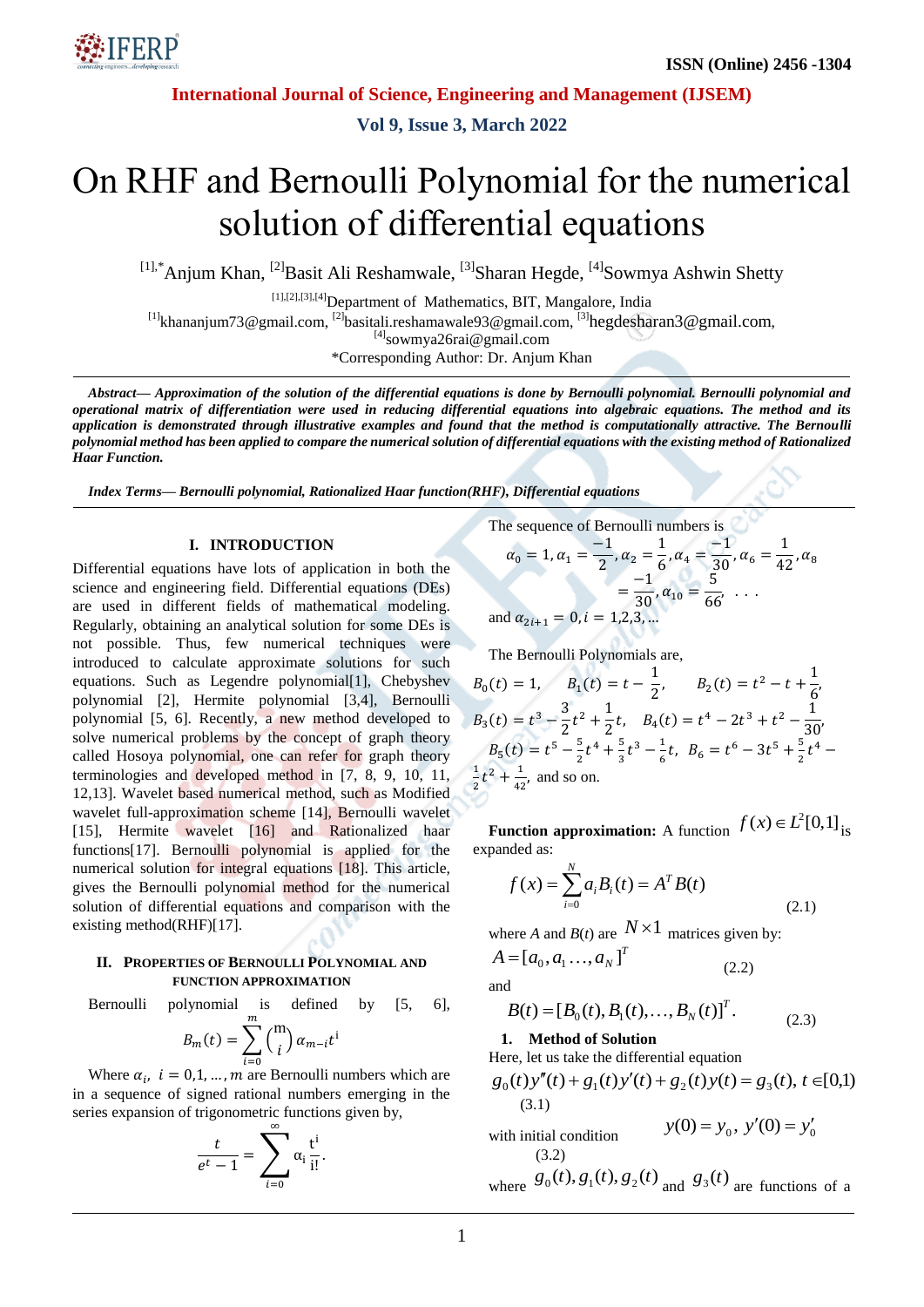

# **International Journal of Science, Engineering and Management (IJSEM)**

# **Vol 9, Issue 3, March 2022**

time variable  $t (0 \le t < 1)$ .

The approximate solution of function *y*(*t*) using Bernoulli polynomials method is give by,

**Step 1:** Approximate  $y(t)$  as truncated series given in Eqn.  $(2.1).$ 

$$
y(t) = A^T B(t) = \sum_{i=0}^{N} a_i B_i(t)
$$
\n(3.3)

Further, differentiate Eqn. (3.3)

$$
y'(t) = A^T B'(t) = \sum_{i=0}^{N} a_i B'_i(t)
$$
  
\n
$$
y''(t) = A^T B''(t) = \sum_{i=0}^{N} a_i B''_i(t)
$$
\n(3.4)

**Step 2:** Substitute Eqn. (3.3), (3.4) & (3.5) in (3.1), we obtain

$$
g_0(t)\left\{\sum_{i=0}^N a_i B''_i(t)\right\} + g_1(t)\left\{\sum_{i=0}^N a_i B'_i(t)\right\} + g_2(t)\left\{\sum_{i=0}^N a_i B'_i\left(\frac{t}{1-\delta}\right) \frac{\text{Exart}}{330(t)},\right\}_{(0.1)}
$$

**Step 3:** Substituting the collocation point  $i = 2, 3, ..., N$ *N*  $t_i = \frac{1}{2} \left( 1 + \cos \left( \frac{(i-2)\pi}{l} \right) \right), i = 2,3,...,$ 1  $1 + \cos \left( \frac{(i-2)}{2} \right)$ 2 1  $\bigg|, i = 2, 3, \ldots$  $\bigg)$  $\setminus$  $\overline{\phantom{a}}$  $\setminus$ ſ  $\overline{\phantom{a}}$  $\bigg)$  $\left(\frac{(i-2)\pi}{n} \right)$  $\setminus$ ſ  $\overline{a}$  $=\frac{1}{2}\left(1+\cos\left(\frac{(i-2)\pi}{\pi}\right)\right)$ in Eqn.

(3.6),

$$
g_0(t)\left\{\sum_{i=0}^N a_i B_i''(t_i)\right\} + g_1(t)\left\{\sum_{i=0}^N a_i B_i'(t_i)\right\} + g_2(t)\left\{\sum_{i=0}^N a_i \frac{B_i^1(t_i) \sqrt{36908}}{B_i^1(t_i)^2}\right\} + g_3(t)\left\{\sum_{i=0}^N a_i B_i(t_i) \sqrt{36908}\right\}
$$
\n(3.7)

**Step 4:** Using the initial condition  $y(0) = y_0 \& y'(0) = y'_0$  at  $t = 0$  obtained the first two

system of equations with unknown remaining system of equations is obtained by Eqn. (3.7). This gives the number of system of linear or nonlinear equations with unknowns.

**Step 5:** Solving these system of equations by using the Newton iterative scheme, we obtain the unknown Bernoulli coefficients '*A*', substitute in (3.3), which gives the required approximate solution of (3.1).

#### **III. NUMERICAL RESULTS**

Here, we consider a few illustrative examples from the literature to test the accuracy and efficiency of the results:

$$
Error function = ||y_e(t_i) - y_a(t_i)||_{\infty} = \sqrt{\sum_{i=1}^{n} [y_e(t_i) - y_a(t_i)]}
$$

where,  $y_e$  is exact solution and  $y_a$  is approximate solution.

Here, comparison of the numerical solutions with exact solutions and the existing method is Rationalized Haar functions (RHF) [17].

**Illustration 1.** Consider linear differential equations,

$$
y''(t) + 2ty'(t) = 0, \quad t \in [0,1)
$$
\n(4.1)

with initial condition  $y(0) = 0$ ,  $y'(0) = \frac{2}{\sqrt{2}}$ 

$$
y(t) = \frac{2}{\sqrt{\pi}} \left( \frac{\sqrt{\pi} erf(t)}{2} \right).
$$
  
and the exact solution is

π

the proposed technique, solving the Eqn. (4.1) with initial condition is reduced into system of algebraic equations and the simplification gives the required approximate solution which is compared with the existing method(RHF). Table 1 gives the comparison of the present method with existing method. Fig. 1 shows the numerical solution with exact solution

**Table 1.** Comparison of present method with existing method(RHF)

|                          |                         |                                           | <b>RHF</b> | <b>BPM</b> | Error(R) | Error(B)   |  |  |
|--------------------------|-------------------------|-------------------------------------------|------------|------------|----------|------------|--|--|
|                          | $\omega^{\mathfrak{t}}$ | $\frac{\text{Exact}(t)}{\text{Exact}(t)}$ | at $k=8$   | at $N = 8$ | HF)      | PM)        |  |  |
|                          | $\sqrt{2}$              | $\delta$ <sub>3</sub> $\delta$ ,          | 0          | $\Omega$   | $\Omega$ | $\Omega$   |  |  |
|                          | $0.1^{\circ}$           | 0.112463                                  | 0.11244    | 0.112461   | 2.29E-05 | 1.44E-06   |  |  |
|                          | 0.2                     | 0.222703                                  | 0.22268    | 0.222701   | 2.26E-05 | 1.78E-06   |  |  |
|                          | 0.3                     | 0.328627                                  | 0.32861    | 0.328624   | 1.68E-05 | $2.26E-06$ |  |  |
|                          | 0.4                     | 0.428392                                  | 0.42837    | 0.428389   | 2.24E-05 | 3.79E-06   |  |  |
|                          | 0.5                     | 0.5205                                    | 0.52047    | 0.520495   | 2.99E-05 | 5.03E-06   |  |  |
|                          | $0.6^{\circ}$           | 0.603856                                  | 0.60384    | 0.603851   | 1.61E-05 | 5.17E-06   |  |  |
|                          | 0.7                     | 0.677801                                  | 0.67779    | 0.677796   | 1.12E-05 | 5.16E-06   |  |  |
|                          | 0.8                     | 0.742101                                  | 0.74208    | 0.742095   | 2.10E-05 | $6.13E-06$ |  |  |
|                          | 0.9                     | 0.796908                                  | 0.79689    | 0.796901   | 1.82E-05 | 7.08E-06   |  |  |
|                          |                         | .842701                                   | 0.84269    | 0.842694   | 1.08E-05 | 6.98E-06   |  |  |
| $\delta$ 3 ( $\prime$ ), |                         |                                           |            |            |          |            |  |  |



 $\sum [y_e(t_i) - y_a(t_i)]^2$  **Figure 1**: Numerical solution with exact solution

#### **Illustration 2.** Consider,

$$
y''(t) + 2ty'(t) + y^3(t) = 2 + 4t^2 + t^6, \quad t \in [0,1)
$$
  
(4.2)

with initial condition  $y(0) = 0$ ,  $y'(0) = 0$ 

and the exact solution is  $y(t) = t^2$ . By the proposed technique, solving the Eqn. (4.2) with initial condition is